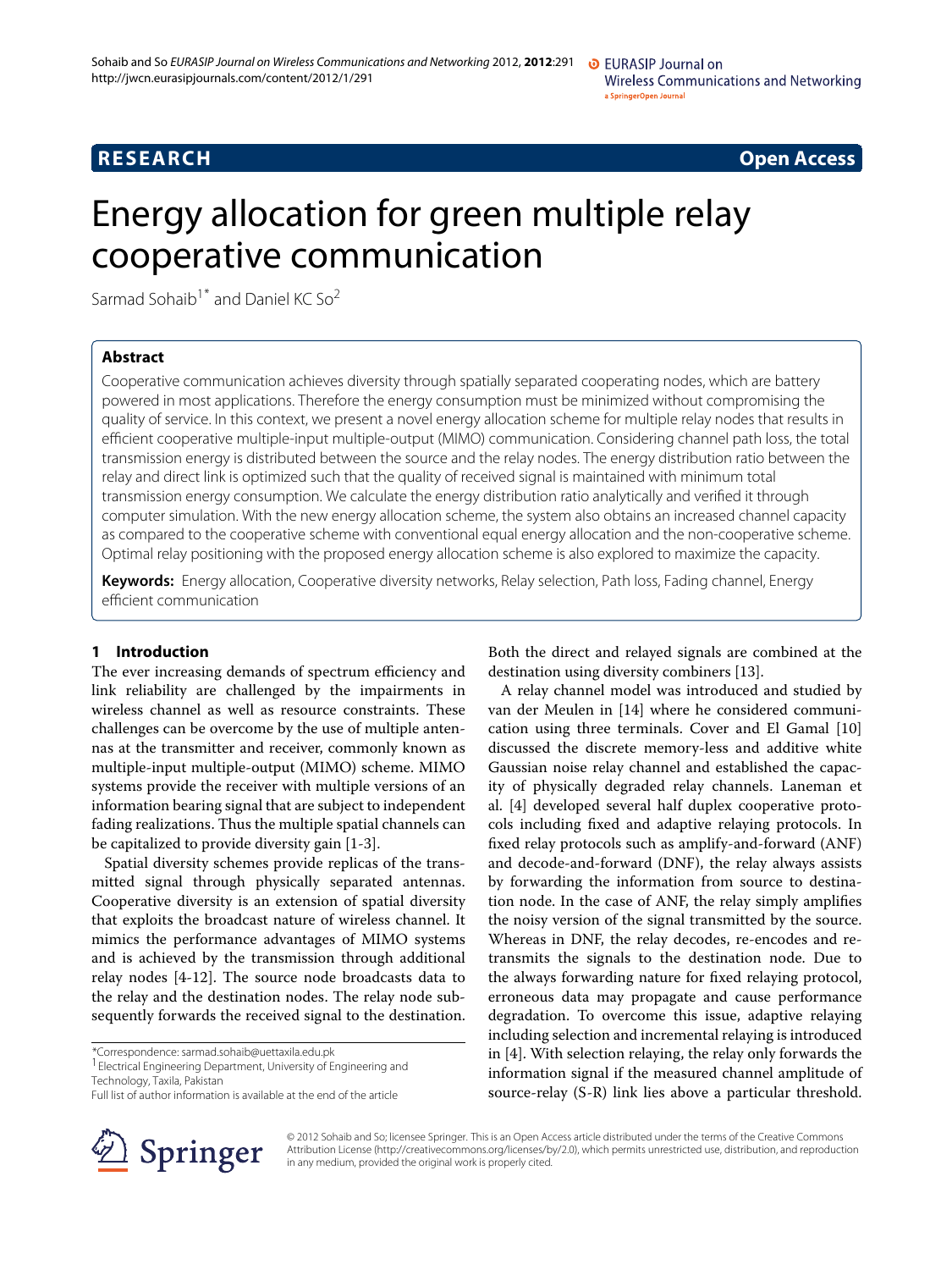In incremental relaying, limited feedback from the destination is employed to indicate the success and failure of direct transmission. Sendonaris et al. [\[6](#page-9-3)[,7\]](#page-9-4) examined the detect-and-forward cooperative protocol and gave the theoretical insight of cooperative communication network. They also discussed practical implementation of cooperation for code-division multiple-access systems in which pairs of nodes cooperate with each other and alleviate multiple access interference by using orthogonal spreading codes [\[6](#page-9-3)[,7\]](#page-9-4). Hunter and Nosratinia introduced the coded cooperation, where cooperation is achieved through channel coding [\[8\]](#page-9-5).

Most of the energy constrained networks such as cooperative wireless sensor networks are usually powered by batteries which have limited energy and are mostly difficult to change or recharge [\[15\]](#page-10-4). Thus minimizing the energy consumption to maximize the life-time of cooperative network is one of the important factors in network design. Energy efficient protocols must be derived and used for data transfer to increase the network life-time.

In [\[16,](#page-10-5)[17\]](#page-10-6), it was shown that the total energy consumption in transmission of data can be reduced by using cooperative communication. In [\[4](#page-9-2)[,5\]](#page-9-6), equal distribution of signal energy between direct and relayed link was used for cooperative communication which is generally not an optimum energy allocation. In [\[18\]](#page-10-7), the energy allocation expression is derived to maximize the channel capacity in fading environment. In [\[19\]](#page-10-8), symbol error rate is minimized for optimal energy allocation. However, the extension of these studies to multiple relays network is not obvious. Optimal power allocation in multi-hop network was discussed in [\[20\]](#page-10-9) where the relay nodes are used for coverage area extension, rather than to provide diversity gain.

In this article, we propose a energy allocation scheme for multi-relay nodes cooperative communication with channel path loss. The scheme aims to minimize the total transmission energy consumption without affecting the link quality. The energy distribution ratio between direct and relayed link  $(\Omega)$  is optimized to achieve this aim. This energy distribution ratio is evaluated analytically and is compared with simulation results. The channel capacity with the new energy allocation scheme is also compared with conventional equal energy cooperative scheme and non-cooperative single-input single-output scheme (SISO). In addition, the relay nodes positioning that maximizes the capacity using the proposed energy allocation scheme is also discussed.

The rest of this article is structured as follows. System model and assumptions for cooperative relay channels are introduced in Section ['2'.](#page-1-0) Energy allocation for efficient cooperative communication protocol is explained in Section ['3'.](#page-2-0) Section ['4'](#page-3-0) provides the analytical solution to find the optimal  $\Omega$  that minimizes the total transmitted

energy consumption. Simulation results demonstrating the marked energy saving in single and two relays case are presented in Section ['5'.](#page-5-0) Capacity analysis is discussed in Section ['6'.](#page-8-0) Concluding remarks are drawn in Section ['7'.](#page-9-7)

#### <span id="page-1-0"></span>**2 System model**

Figure [1](#page-1-1) illustrates a *M*-relay wireless network, where data is to be transmitted from source (*S*) to the destination (*D*). Due to the broadcast nature of wireless communication, the relay nodes (*Rm*) will overhear the transmitted information and thus can cooperate with the source to send its data. The conventional ANF channel model is characterized by transmitting and receiving in orthogonal frequency bands or time slots [\[4\]](#page-9-2). In this article, we consider the ANF scheme with the relay node transmitting at the same frequency band as the source node, but in subsequent time-slot.

The channel  $\tilde{h}_{ij}$  between the *i*th transmit and *j*th receive antenna is given by

$$
\tilde{h}_{ij} = \frac{h_{ij}}{\sqrt{PL_{ij}}}
$$
\n(1)

where  $h_{ij}$  is the normalized channel gain, which is an independent and identically distributed (i.i.d.) complex Gaussian random variable with zero mean and unit variance. This describes the random fading effect of multipath channels, and is assumed to be quasi-static Rayleigh flat fading. The path loss factor *PLij* models the signal attenuation over distance, and is given by [\[21\]](#page-10-10)

$$
PL_{ij} = \frac{(4\pi)^2}{G_t G_r \lambda^2} (d_{ij})^{\alpha} = PL_0 (d_{ij})^{\alpha}
$$
 (2)

where  $PL_0$  is the reference path loss factor,  $d_{ij}$  is the distance between the *i*th transmitter and *j*th receiver, *α* is the path loss exponent depending on the propagation environment which is assumed to be the same over all links, *λ* is the wavelength, and  $G_t$  and  $G_r$  are the transmitter and receiver antenna gains, respectively.

<span id="page-1-1"></span>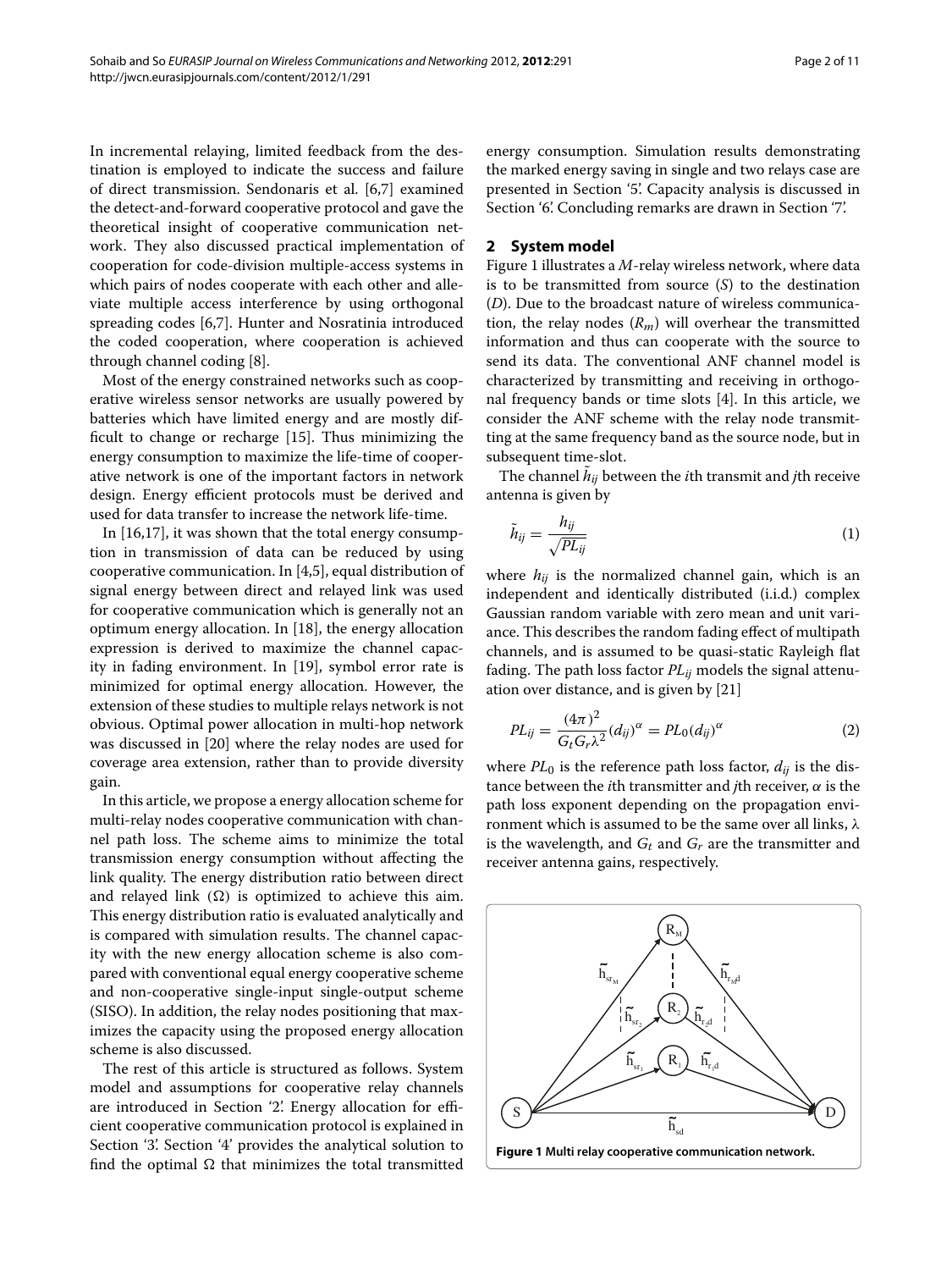In the first time slot, the source node broadcasts the signal to the destination and the relay node. The received signal at the destination node directly from the source node is

<span id="page-2-1"></span>
$$
y_{sd}(t) = x(t) \sqrt{\frac{E^s}{PL_{sd}}} h_{sd} + n_d(t)
$$
 (3)

where  $x(t)$  is the transmitted signal from the source node at time *t* with energy *E<sup>s</sup>* , *hsd* is the normalized channel gain from the source to the destination node with a corresponding path loss of  $PL_{sd}$ , and  $n_d(t)$  captures the effect of additive white Gaussian noise (AWGN) at the destination.

Similarly, at the same time slot the *m*th relay node receives the same signal from the source node, given by

$$
y_{sr_m}(t) = x(t) \sqrt{\frac{E^s}{PL_{sr_m}}} h_{sr_m} + n_{r_m}(t)
$$
 (4)

where  $h_{sr_m}$  is the normalized channel gain from the source to the *m*th relay node with a corresponding path loss of  $PL_{s_{r_m}}$ , and  $n_{r_m}(t)$  is the AWGN.

In the *m*th time slot, the *m*th relay node will amplify the received signal from the source node and forwards it to the destination node

<span id="page-2-2"></span>
$$
y_{r_{m}d}(t+mT) = \sqrt{\frac{k_{m}}{PL_{r_{m}d}}} y_{sr_{m}}(t) h_{r_{m}d} + n_{d}(t+mT)
$$
 (5)

where  $T = LT_s$  is the time slot or frame duration with *L* being the total number of symbols per frame and *Ts* the symbol period,  $h_{rmd}$  is the normalized channel gain from the *m*th relay to destination node having a corresponding path loss of  $PL_{rmd}$ ,  $n_d(t + mT)$  is the AWGN at the destination node, and *km* is the amplification factor at the *m*th relay that is used to remain within its power constraints. All AWGN noises are modeled as zero mean independent complex Gaussian random sequences with power spectral density (PSD) *N*0. Exact channel state information (CSI) is assumed to be available at the receiver only, and not at the transmitter. On the other hand, the transmitter is assumed to perfectly estimate the path loss through the reverse link. As the relay nodes are usually spatially well separated, the channel gains for different links are assumed to be independent.

For conventional ANF system, the received signal in [\(3\)](#page-2-1) and [\(5\)](#page-2-2) are combined at the destination node using diversity combiners, e.g., Maximal Ratio Combiner (MRC). The diversity gain achieved through cooperation can compensate the additional noise in the relay [2]. Hence, cooperative diversity schemes achieve better performance than non-cooperative schemes.

### <span id="page-2-0"></span>**3 Cooperative communication with energy allocation**

In conventional ANF, the transmission energy is equally distributed between the direct and the relayed link. This can lead to high energy consumption to achieve a particular performance. By varying the energy ratio between the direct and relayed link, a considerable amount of energy can be saved without affecting the quality of transmission. Thus the network life-time can be considerably increased.

In this section, we analyze the optimum energy allocation for efficient cooperative communication protocol in wireless network with ANF cooperative protocol. We define the energy distribution factor  $\Omega_m$  as the ratio of received energy at the destination node from the source through the *m*th relay to the energy received at the destination through the direct link. Mathematically, it can be written as

<span id="page-2-5"></span><span id="page-2-3"></span>
$$
\Omega_m = \frac{Rx \text{ Signal Average Energy}(S - R_m - D)}{Rx \text{ Signal Average Energy}(S - D)}
$$
  
= 
$$
\frac{\left(k_m \mathbb{E}\left[\left|h_{r_m d}\right|^2\right] E^{r_m}\right) / PL_{r_m d}}{\mathbb{E}\left[\left|h_{sd}\right|^2\right] E^{s} / PL_{sd}}
$$
  
= 
$$
\frac{\left(k_m \mathbb{E}\left[\left|h_{r_m d}\right|^2\right] / PL_{r_m d}\right) \left(\mathbb{E}\left[\left|h_{s r_m}\right|^2\right] E^{s} / PL_{s r_m} + N_0\right)}{\mathbb{E}\left[\left|h_{sd}\right|^2\right] E^{s} / PL_{sd}}
$$
(6)

where *Erm* is the transmitted signal energy from the *m*th relay node. The channels *hij* between the *i*th transmitter and *j*th receiver are assumed Rayleigh faded, therefore  $\mathbb{E}\left[ \left\vert h_{ij}\right\vert \right.$  $\binom{2}{1}$  = 1, and [\(6\)](#page-2-3) becomes

<span id="page-2-4"></span>
$$
\Omega_m = \frac{k_m}{E^s} \left( \frac{d_{sd}}{d_{r_m d}} \right)^{\alpha} \left( \frac{E^s}{PL_{sr_m}} + N_0 \right). \tag{7}
$$

For realistic bit error rates, the required SNR will have  $E^s/PL_{sr_m}$  much larger than  $N_0$ . Thus, neglecting  $N_0$  in [\(7\)](#page-2-4),  $\Omega_m$  can be simplified to

<span id="page-2-6"></span>
$$
\Omega_m = \frac{k_m}{PL_0} \left( \frac{d_{sd}}{d_{sr_m} d_{r_m d}} \right)^{\alpha} . \tag{8}
$$

If  $\Omega_m$  is small, most of the signal energy will flow directly to the destination from the source node. In other words, higher transmission energy is allocated to the source node than the relay node(s). On the other hand, when  $\Omega_m$ is high, a large amount of energy flows to destination through the relay link than the direct one. Substituting  $y_{s r_m}(t)$  in [\(4\)](#page-2-5) and  $k_m$  in [\(8\)](#page-2-6) into [\(5\)](#page-2-2), we get

$$
y_{r_m d}(t + mT) = \sqrt{\frac{\Omega_m}{PL_{sd}} E^s} x(t) h_{sr_m} h_{r_m d}
$$

$$
+ \sqrt{\Omega_m \left(\frac{d_{sr_m}}{d_{sd}}\right)^{\alpha}} h_{r_m d} n_{r_m}(t) + n_d (t + mT). \tag{9}
$$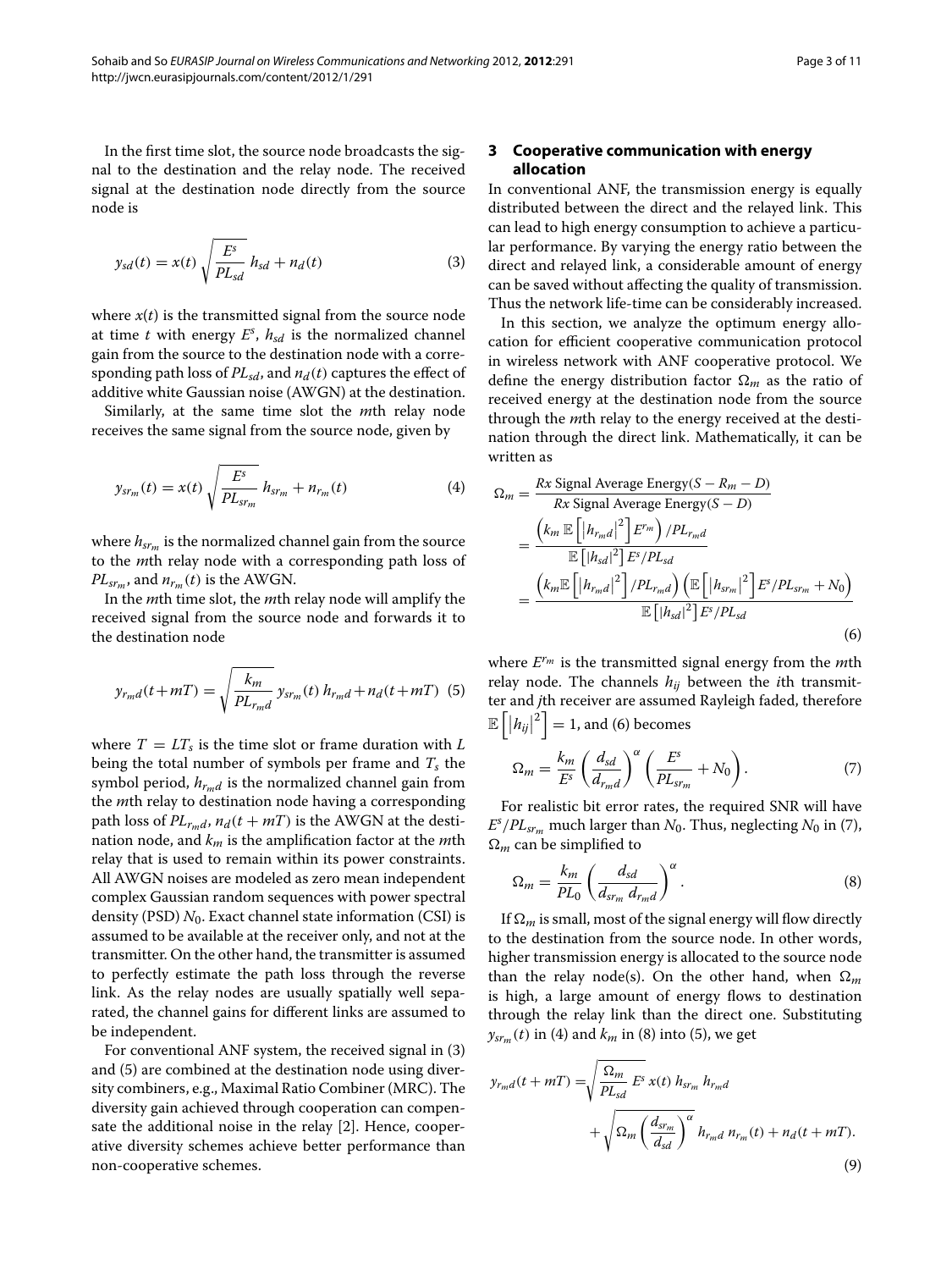MRC is employed at the destination node where *M* + 1 received signals, directly from the source node and through the *M*-relay nodes are combined. The received SNR of the direct link from the source node at destination is given as

<span id="page-3-1"></span>
$$
\gamma_{sd} = \frac{E^s}{PL_{sd} N_0}.\tag{10}
$$

<span id="page-3-2"></span>The received SNR at the *m*th-relay from the source node is

$$
\gamma_{sr_m} = \frac{E^s}{PL_{sr_m} N_0} \tag{11}
$$

and the received SNR of the *m*th-relay to the destination link becomes

<span id="page-3-3"></span>
$$
\gamma_{r_{m}d} = \frac{E^{s}}{PL_{sd} N_{0}} \left( \frac{\Omega_{m}}{1 + \Omega_{m} \left( \frac{d_{s_{rm}}}{d_{sd}} \right)^{\alpha}} \right).
$$
(12)

The total received SNR at the destination node after MRC is given by

<span id="page-3-9"></span>
$$
\gamma_{\text{total}} = \gamma_{sd} + \sum_{m=1}^{M} \gamma_{r_m d} \tag{13}
$$

$$
=\frac{E^s}{PL_{sd}N_0}\left(1+\sum_{m=1}^M\frac{\Omega_m}{1+\Omega_m\left(\frac{d_{sm}}{d_{sd}}\right)^\alpha}\right). \tag{14}
$$

The total transmitted signal energy  $(E_T)$  is defined as the sum of transmitted energy from the source and relay nodes and is given by

$$
E_T = E^s + \sum_{m=1}^{M} E^{r_m} = E^s + E^s \sum_{m=1}^{M} \frac{k_m}{PL_{sr_m}}
$$
  
= 
$$
E^s \left( 1 + \sum_{m=1}^{M} \Omega_m \left( \frac{d_{r_m d}}{d_{sd}} \right)^{\alpha} \right).
$$
 (15)

## <span id="page-3-0"></span>**4 Optimal energy distribution factor for multi-relay network**

In the previous section, we presented the signal model for cooperative communication with energy allocation. In this section, the optimal energy distribution factor that minimizes the total transmitted energy consumption will be determined analytically. Assuming the channels *hij* are Rayleigh faded, the average probability of error at high SNR region is given by [\[22\]](#page-10-11)

<span id="page-3-4"></span>
$$
P_e \approx W(M) \frac{1}{\gamma_{sd}} \prod_{m=1}^{M} \left( \frac{1}{\gamma_{sr_m}} + \frac{1}{\gamma_{r_m d}} \right)
$$
 (16)

where

$$
W(M) = \frac{(2)^{M+1} \prod_{u=1}^{M+1} (2u - 1)}{2(M+1)! \ l^{(2M+2)}}
$$
(17)

and *l* depends upon the type of modulation (2 for phase shift keying (PSK)). It clearly shows that by using *M* relays in the cooperative network, a diversity order of  $M + 1$  is achieved. Substituting the values of  $\gamma_{sd}$ ,  $\gamma_{srm}$  and  $\gamma_{rmd}$  from [\(10\)](#page-3-1), [\(11\)](#page-3-2), and [\(12\)](#page-3-3), respectively, into [\(16\)](#page-3-4),

<span id="page-3-5"></span>
$$
P_e = W(M) \left( \frac{PL_{sd} N_0}{E^s} \right) \prod_{m=1}^M
$$
  
\n
$$
\times \left( \frac{PL_{sr_m} N_0}{E^s} + \frac{PL_{sd} N_0}{E^s} \left( \frac{1 + \Omega_m (d_{sr_m}/d_s d)^\alpha}{\Omega_m} \right) \right)
$$
  
\n
$$
= W(M) \left( \frac{PL_{sd} N_0}{E^s} \right)^{M+1} \prod_{m=1}^M
$$
  
\n
$$
\times \left( \left( \frac{d_{sr_m}}{d_{sd}} \right)^\alpha + \frac{1 + \Omega_m (d_{sr_m}/d_{sd})^\alpha}{\Omega_m} \right)
$$
  
\n
$$
= W(M) \left( \frac{PL_{sd} N_0}{E^s} \right)^{M+1} \prod_{m=1}^M \left( \frac{1}{\Omega_m} + 2 \left( \frac{d_{sr_m}}{d_{sd}} \right)^\alpha \right).
$$
  
\n(18)

Rearranging [\(18\)](#page-3-5), *E<sup>s</sup>* becomes

$$
E^{s} = PL_{sd} N_{0} \left[ \frac{W(M)}{P_{e}} \prod_{m=1}^{M} \left( \frac{1}{\Omega_{m}} + 2 \left( \frac{d_{sr_{m}}}{d_{sd}} \right)^{\alpha} \right) \right]^{1/(M+1)}.
$$
\n(19)

Substituting the value of  $E^s$  into [\(15\)](#page-3-6), we obtain the total transmitted energy to be

<span id="page-3-7"></span>
$$
E_T = PL_{sd} N_0 \left( 1 + \sum_{m=1}^{M} \Omega_m \left( \frac{d_{r_m d}}{d_{sd}} \right)^{\alpha} \right)
$$

$$
\times \left[ \frac{W(M)}{P_e} \prod_{m=1}^{M} \left( 2 \left( \frac{d_{sr_m}}{d_{sd}} \right)^{\alpha} + \frac{1}{\Omega_m} \right) \right]^{1/(M+1)}.
$$
(20)

<span id="page-3-6"></span>Assuming

$$
g\left(\Omega_m\right) = \sum_{m=1}^{M} \Omega_m \left(\frac{d_{r_m d}}{d_{sd}}\right)^{\alpha} \tag{21}
$$

and

$$
f\left(\Omega_m\right) = \prod_{m=1}^{M} \left(2\left(\frac{d_{sr_m}}{d_{sd}}\right)^{\alpha} + \frac{1}{\Omega_m}\right),\tag{22}
$$

Equation [\(20\)](#page-3-7) becomes

<span id="page-3-8"></span>
$$
E_T = PL_{sd} N_0 \left( 1 + g \left( \Omega_m \right) \right) \left[ \frac{W(M)}{P_e} f \left( \Omega_m \right) \right]^{1/(M+1)}.
$$
\n(23)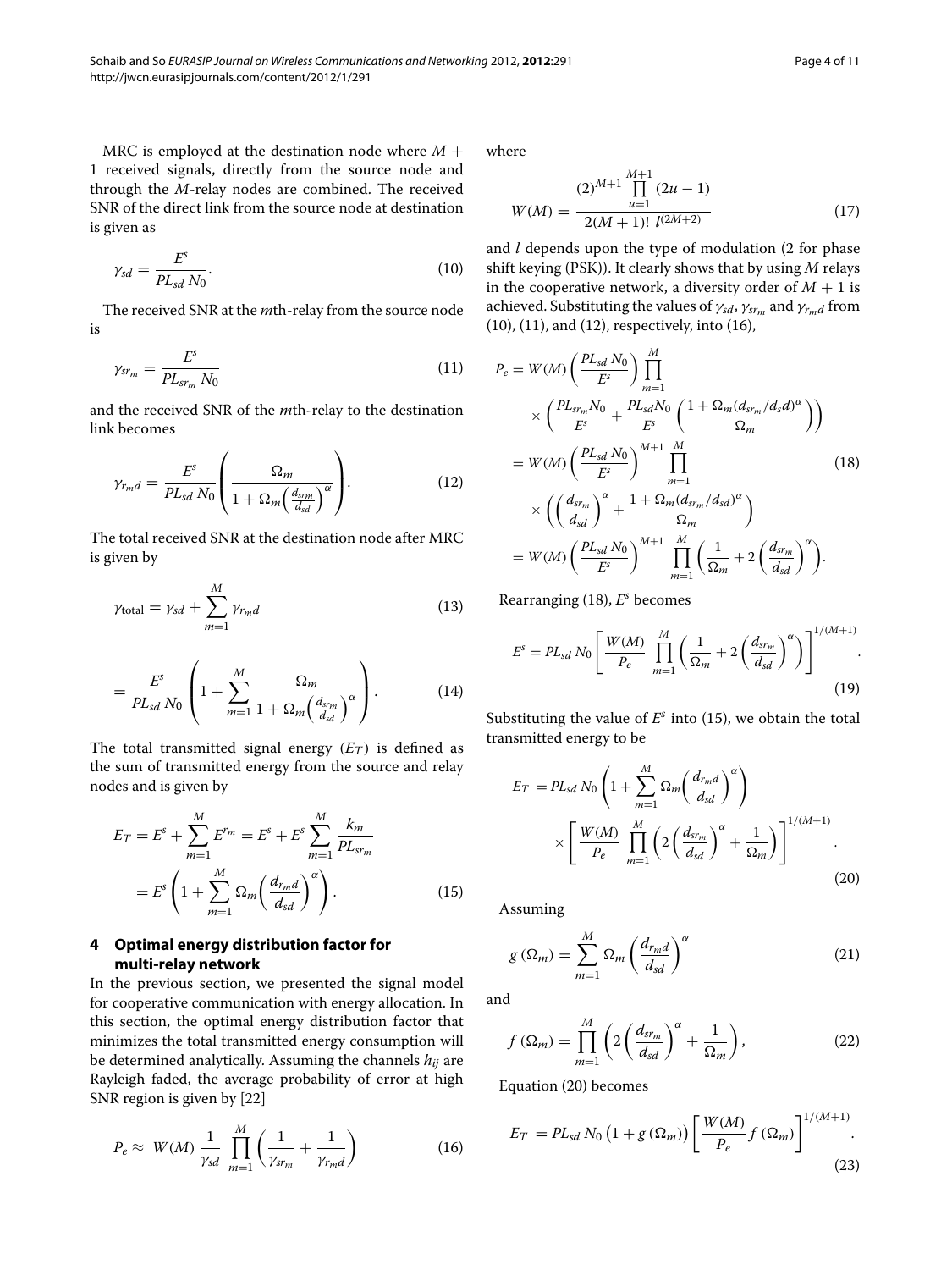$$
\frac{dE_T}{d\Omega_m} = 0.\t\t(24)
$$

Solving [\(24\)](#page-4-0), we get

<span id="page-4-1"></span>
$$
\left(f\left(\Omega_m\right)\right)^{1/(M+1)}\frac{d}{d\Omega_m}g\left(\Omega_m\right) + \frac{d}{d\Omega_m}f\left(\Omega_m\right)\frac{1}{M+1}
$$
  
 
$$
\times f\left(\Omega_m\right)^{-M/(M+1)}\left(1 + g\left(\Omega_m\right)\right) = 0.
$$
 (25)

Thus, using [\(25\)](#page-4-1), the optimal values of  $\Omega_m$  for any number of relay nodes can be calculated. In the following sections we present the calculations for one and two relay nodes only.

#### **4.1 Solving for one relay node**

For the ease of notation we have dropped subscript 1 from the  $\Omega$  in the following equations. For one relay i.e.  $m = 1$ , [\(25\)](#page-4-1) becomes

$$
-\frac{1}{2\,\Omega^2} \left(\frac{1}{\Omega} + 2\left(\frac{d_{sr}}{d_{sd}}\right)^{\alpha}\right)^{-1/2} \left(1 + \Omega\left(\frac{d_{rd}}{d_{sd}}\right)^{\alpha}\right) + \left(\frac{d_{rd}}{d_{sd}}\right)^{\alpha} \sqrt{\frac{1}{\Omega} + 2\left(\frac{d_{sr}}{d_{sd}}\right)^{\alpha}} = 0
$$
\n(26)

<span id="page-4-2"></span>
$$
\Rightarrow 4\left(\frac{d_{sr}}{d_{sd}}\right)^{\alpha} \Omega^2 + \Omega - \left(\frac{d_{sd}}{d_{rd}}\right)^{\alpha} = 0. \tag{27}
$$

Solving [\(27\)](#page-4-2), we have

<span id="page-4-9"></span>
$$
\Omega = \frac{1}{8} \left( \frac{d_{sr}}{d_{sd}} \right)^{-\alpha} \left( -1 + \sqrt{1 + 16 \left( \frac{d_{sr}}{d_{rd}} \right)^{\alpha}} \right). \tag{28}
$$

The above expression can be used to find the optimal energy distribution between the source and the single relay node.

#### **4.2 Solving for two relay nodes**

In this section, we calculate the optimal energy allocation for two relays cooperative communication network. For  $M = 2$ , solving [\(25\)](#page-4-1) with  $m = \{1, 2\}$ , we obtain

$$
\left(\frac{d_{r_1d}}{d_{sd}}\right)^{\alpha} \left(2\left(\frac{d_{sr_1}}{d_{sd}}\right)^{\alpha} + \frac{1}{\Omega_1}\right) - \frac{1}{3\Omega_1^2}
$$
\n
$$
\times \left(1 + \left(\frac{d_{r_1d}}{d_{sd}}\right)^{\alpha} \Omega_1 + \left(\frac{d_{r_2d}}{d_{sd}}\right)^{\alpha} \Omega_2\right) = 0
$$
\n(29)

<span id="page-4-4"></span><span id="page-4-0"></span>and

$$
\left(\frac{d_{r_2d}}{d_{sd}}\right)^{\alpha} \left(2\left(\frac{d_{sr_2}}{d_{sd}}\right)^{\alpha} + \frac{1}{\Omega_2}\right) - \frac{1}{3\Omega_2^2}
$$
\n
$$
\times \left(1 + \left(\frac{d_{r_1d}}{d_{sd}}\right)^{\alpha} \Omega_1 + \left(\frac{d_{r_2d}}{d_{sd}}\right)^{\alpha} \Omega_2\right) = 0.
$$
\n(30)

<span id="page-4-5"></span>Equation [\(29\)](#page-4-3) and [\(30\)](#page-4-4) can be simplified to quadratic form

$$
2\left(\frac{d_{sr_1}d_{rd}}{d_{sd}^2}\right)^{\alpha}\Omega_1^2 + \frac{2}{3}\left(\frac{d_{rd}}{d_{sd}}\right)^{\alpha}\Omega_1 - \frac{1}{3}\left(1 + \left(\frac{d_{rd}}{d_{sd}}\right)^{\alpha}\Omega_2\right) = 0
$$
\n(31)

<span id="page-4-6"></span>and

$$
2\left(\frac{d_{sr_2}d_{r_2d}}{d_{sd}^2}\right)^{\alpha}\Omega_2^2 + \frac{2}{3}\left(\frac{d_{r_2d}}{d_{sd}}\right)^{\alpha}\Omega_2 - \frac{1}{3}\left(1 + \left(\frac{d_{r_1d}}{d_{sd}}\right)^{\alpha}\Omega_1\right) = 0.
$$
\n(32)

<span id="page-4-7"></span>Now solving the [\(31\)](#page-4-5) for  $\Omega_1$  and [\(32\)](#page-4-6) for  $\Omega_2$ , we have

$$
\Omega_{1} = \frac{1}{6} \left( \frac{d_{sr_{1}}}{d_{sd}} \right)^{-\alpha} \left( -1 + \sqrt{1 + 6 \left( \frac{d_{sr_{1}}}{d_{r_{1}d}} \right)^{\alpha} + 6 \left( \frac{d_{sr_{1}}d_{r_{2}d}}{d_{r_{1}d}d_{sd}} \right)^{\alpha} \Omega_{2}} \right)
$$
\n(33)

<span id="page-4-8"></span>and

$$
\Omega_2 = \frac{1}{6} \left( \frac{d_{sr_2}}{d_{sd}} \right)^{-\alpha} \left( -1 + \sqrt{1 + 6 \left( \frac{d_{sr_2}}{d_{r_2d}} \right)^{\alpha} + 6 \left( \frac{d_{sr_2} d_{r_1d}}{d_{r_2d} d_{sd}} \right)^{\alpha} \Omega_1} \right). \tag{34}
$$

The above expressions can be used to calculate the optimal distribution ratios  $\Omega_1$  and  $\Omega_2$ . As [\(33\)](#page-4-7) and [\(34\)](#page-4-8) are interlinked, they are solved iteratively to find the values of  $\Omega_1$  and  $\Omega_2$ .

#### <span id="page-4-3"></span>**4.3 Solving for three relay nodes**

The optimal energy allocation for three relays cooperative communication network is presented in this section. For  $M = 3$ , solving [\(25\)](#page-4-1) with  $m = \{1, 2, 3\}$ , for  $\Omega_1$ ,  $\Omega_2$ , and  $\Omega_3$ we obtain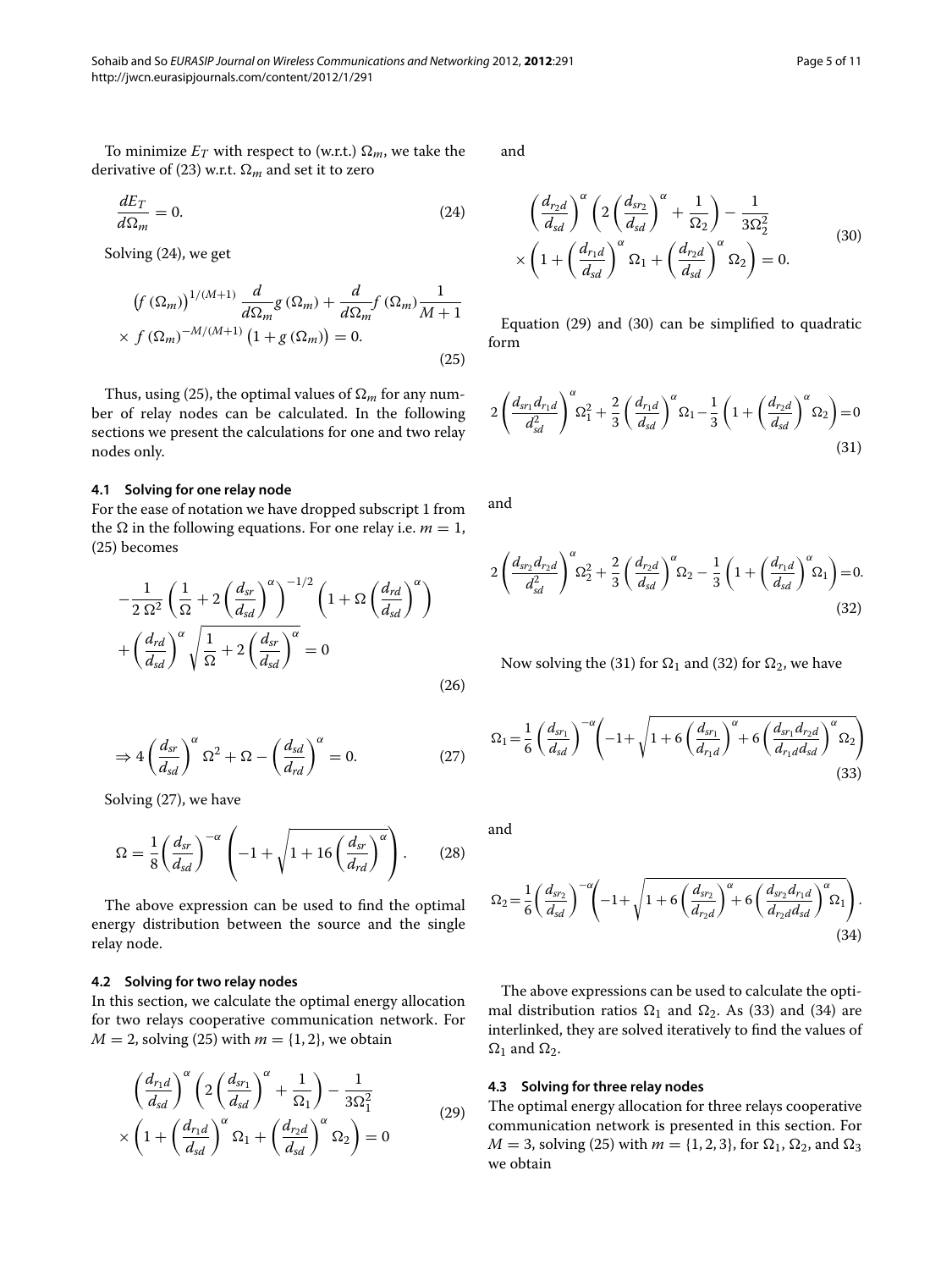<span id="page-5-1"></span>
$$
\Omega_1 = \frac{1}{16} \left( \frac{d_{sr_1}}{d_{sd}} \right)^{-\alpha} \left( -3 + \sqrt{9 \left( \frac{d_{r_1d}}{d_{sd}} \right)^{\alpha} + 32 \left( \frac{d_{sr_1}}{d_{sd}} \right)^{\alpha} \left( 1 + \left( \frac{d_{r_2d}}{d_{sd}} \right)^{\alpha} \Omega_2 + \left( \frac{d_{r_3d}}{d_{sd}} \right)^{\alpha} \Omega_3 \right) } \right),\tag{35}
$$

<span id="page-5-2"></span>
$$
\Omega_2 = \frac{1}{16} \left( \frac{d_{sr_2}}{d_{sd}} \right)^{-\alpha} \left( -3 + \sqrt{9 \left( \frac{d_{r_2d}}{d_{sd}} \right)^{\alpha} + 32 \left( \frac{d_{sr_2}}{d_{sd}} \right)^{\alpha} \left( 1 + \left( \frac{d_{r_1d}}{d_{sd}} \right)^{\alpha} \Omega_1 + \left( \frac{d_{r_3d}}{d_{sd}} \right)^{\alpha} \Omega_3 \right) } \right),\tag{36}
$$

and

<span id="page-5-3"></span>
$$
\Omega_3 = \frac{1}{16} \left( \frac{d_{sr_3}}{d_{sd}} \right)^{-\alpha} \left( -3 + \sqrt{9 \left( \frac{d_{r_3d}}{d_{sd}} \right)^{\alpha} + 32 \left( \frac{d_{sr_3}}{d_{sd}} \right)^{\alpha} \left( 1 + \left( \frac{d_{r_1d}}{d_{sd}} \right)^{\alpha} \Omega_1 + \left( \frac{d_{r_2d}}{d_{sd}} \right)^{\alpha} \Omega_2 \right) \right). \tag{37}
$$

Iteratively solving the above expressions will give the optimal distribution ratios  $\Omega_1$ ,  $\Omega_2$ , and  $\Omega_3$ .

Therefore using [\(25\)](#page-4-1) the optimal value of  $\Omega_m$  is calculated for any number of relay nodes that is further used to adjust the amplification factor *km*, hence adjust the source and relay transmit power. Although the generic path loss model is considered in this article, it can easily be extended to any realistic model that is proportional to distance with arbitrary exponent (i.e.,  $\propto d^{\alpha}$ ), such as the COST 231 model [\[23\]](#page-10-12).

#### <span id="page-5-0"></span>**5 Simulation results and analysis**

In this section, we present the analytical results we derived in Section ['4',](#page-3-0) and validate it using simulation results. QPSK modulation scheme is used in the analysis and simulation. To obtain reasonable values of SNR, the transmitted signal from source node is amplified by  $\sqrt{PL_{sd}}$  to compensate for the path loss. The carrier frequency *fc* is set to be 2.5 GHz. The path loss exponent  $\alpha$  is taken to be 3.5. The  $G_tG_r$  and  $N_0/2$  is set to be 5 dBi and −174 dBm/Hz, respectively. For all simulation results the total distance from the source to the relay and to the destination is kept constant. It is also set to be equal to the distance from the source to the destination node, i.e.,  $d_{sr_m} + d_{r_m} = d_{sd} = 200$  m. The total energy consumption is calculated using [\(15\)](#page-3-6), where *E<sup>s</sup>* is obtained using total received SNR *<sup>γ</sup>*total in [\(13\)](#page-3-9) observed at BER <sup>=</sup> <sup>10</sup>−3. The total received SNR is obtained by evaluating the BER over 10,000 randomly generated channel samples at each Ω or transmission distance.

As can be seen from [\(28\)](#page-4-9), [\(33\)](#page-4-7), [\(34\)](#page-4-8), [\(35\)](#page-5-1), [\(36\)](#page-5-2), and [\(37\)](#page-5-3) the optimal energy distribution factor is a function of distances between the nodes which are assumed to be known at all the relay and source nodes.

<span id="page-5-4"></span>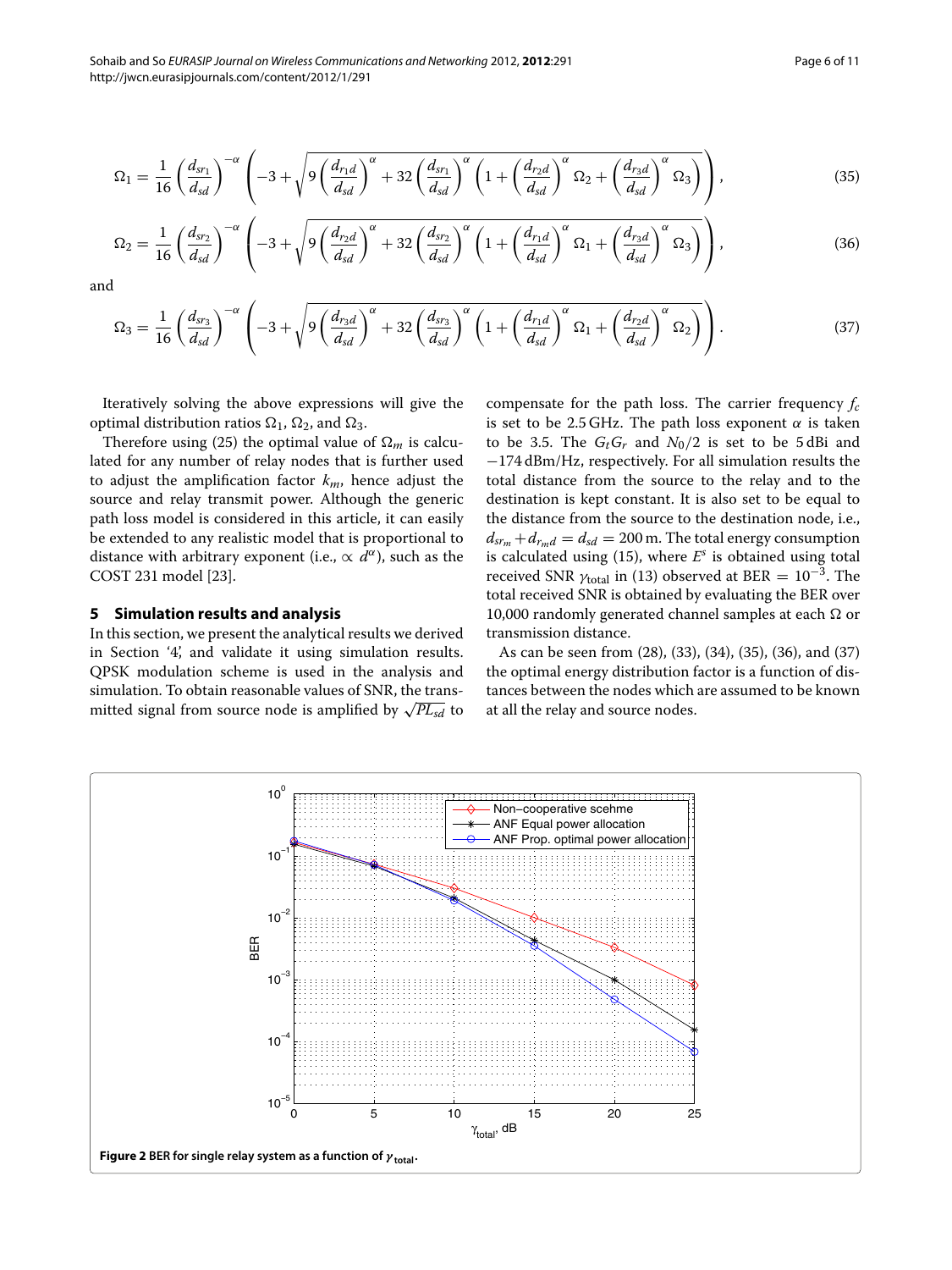#### **5.1 Single relay scenario**

In this section, the simulation results obtained from the single relay cooperative network are discussed. Unless and until stated, the relay is always assumed to be located midway between the source and the destination. Solving [\(28\)](#page-4-9) with the defined parameters, the value of  $\Omega$  is found to be 4.4.

Figure [2](#page-5-4) shows the BER comparison of non-cooperative scheme, ANF with equal power allocation and ANF with proposed power allocation scheme as a function of *γ*total. It can be observed that the total SNR required by the proposed scheme to achieve a certain BER is less than the equal power allocation scheme. This is because the proposed scheme minimizes the total transmitted energy according to a BER function. Thus, the proposed scheme will require a lower SNR to achieve a target BER, and thus the improved performance.

The simulated and analytical results of the total transmitted energy as a function of  $\Omega$  at BER =  $10^{-3}$  are presented in Figure [3.](#page-6-0) We compare the two results and show that the two sets of values fit well. Analytically, we obtain a minimum  $E_T$  at  $\Omega = 4.4$ , whereas it is approximately 6 in the simulated results. The difference between them could be due to the assumptions made in the probability of error in [\(16\)](#page-3-4) [\[22\]](#page-10-11). Nonetheless, the total transmitted energy is close to the empirical result with only 3.3% difference at  $\Omega = 4.4.$ 

Figure [4](#page-7-0) shows the total transmission energy consumption for different relay positions. The results shows that the proposed energy allocation scheme is more energy efficient than both the equal energy allocation scheme and energy allocation scheme of [\[19\]](#page-10-8). It can be observed that the proposed scheme has high energy consumption if the relay is placed near the source and decreases as the relay moves away from it. The minimum total transmitted energy is observed when the relay is approximately 125 m away from the source node, and after which the total energy consumption again increases as the relay moves towards the destination node. The minimum energy consumption is not obtained exactly at the middle, which can be explained using [\(15\)](#page-3-6). The minimum simulated *E<sup>s</sup>* is achieved when the relay is located at the midpoint between source and destination node. However the multiplicative factor  $(1 + (d_{rd}/d_{sd})^{\alpha})$  decreases as the relay moves away from the source node and therefore it shifts the minimum  $E_T$  away from the center. Another observation is the higher energy consumption when the relay is positioned nearer the source than when it is closer to the destination. Again [\(15\)](#page-3-6) can be used to explain this trend. When the relay moves nearer the destination,  $d_{rd}/d_{sd}$  decreases and  $E_T$  tends to  $E^s$ . On the contrary, when the relay is located near the source,  $d_{rd}/d_{sd}$ becomes unity meaning *ET* approaches 2*E<sup>s</sup>* . Although the value of  $E^s$  is different in both cases, the difference is much less than the multiplicative factor two that actually increase  $E_T$  when the relay is located near the source.

This will contribute to optimal design for the lowpower high-efficiency communication system which corresponds to the number of antennas for which we can get the lowest costs in energy consumption for a required level of system capacity.

<span id="page-6-0"></span>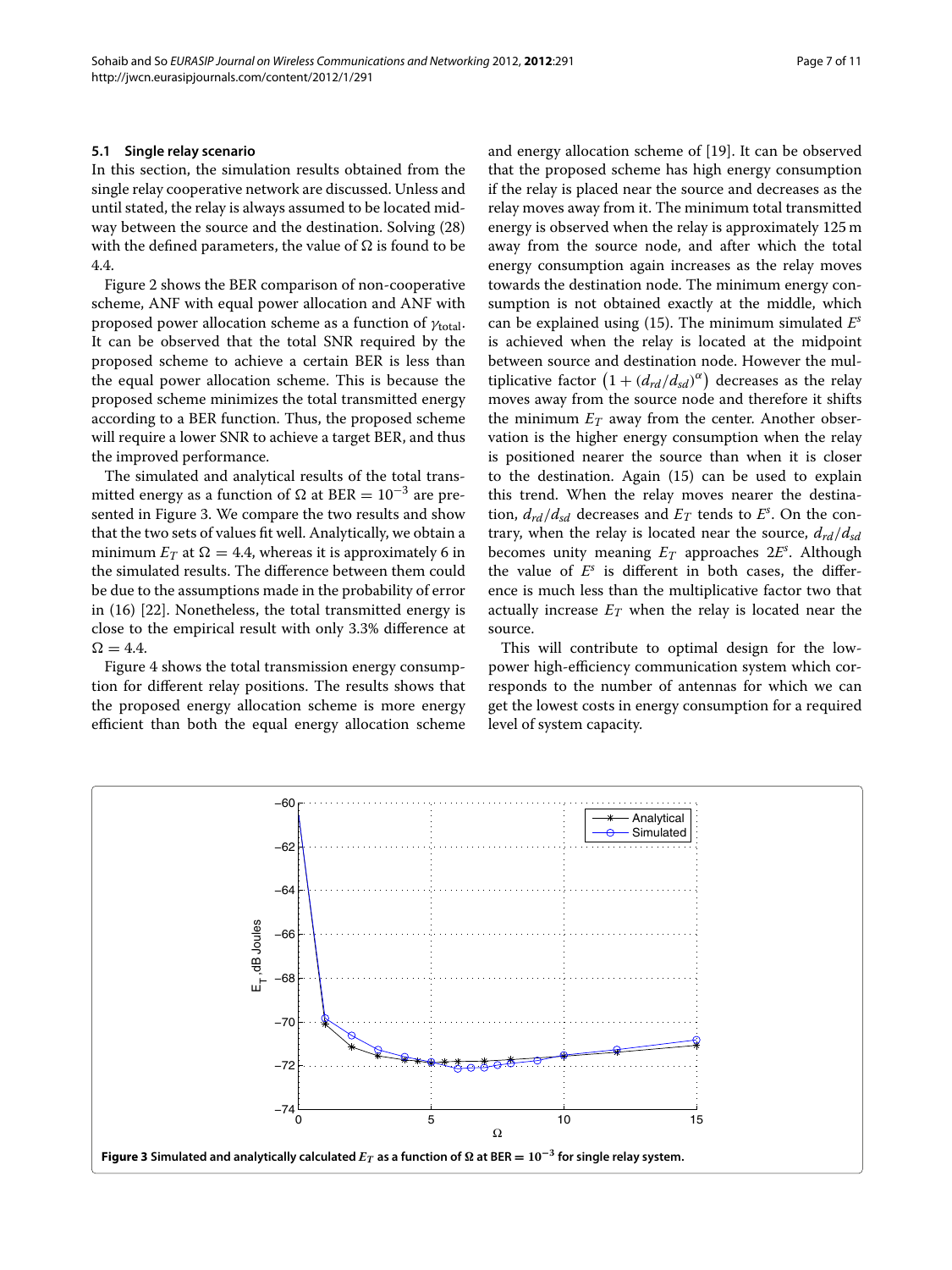

### <span id="page-7-0"></span>**5.2 Two relays scenario**

The total energy consumption comparison among the proposed optimal scheme, equal energy scheme and energy allocation scheme of [\[19\]](#page-10-8) for two relays system where  $d_{sr_1} = d_{r_2d}$ , is shown in Figure [5.](#page-7-1) The performance of the proposed scheme degrades as one of the relay nodes gets close to the source or destination. The optimal performance is achieved when the relays move to the center between source and destination. It should be noted that, in Figure [5](#page-7-1) the optimal power allocation factors,  $\Omega_1$  and  $\Omega_2$ , for each relay node are different due to the different relay positions.

Different positioning for the two relay nodes have been evaluated and shows that the optimal energy allocation scheme outperforms both the equal allocation scheme and energy allocation scheme of [\[19\]](#page-10-8). These results are thus not presented for brevity.

#### **5.3 Three relays scenario**

Figure [6](#page-8-1) illustrates the total energy consumption comparison between the proposed optimal and equal energy scheme. In this simulation, the R1 is assumed to be located midway between the source and the destination node and  $d_{sr_2} = d_{r_3d}$ . It can be observed that the proposed energy

<span id="page-7-1"></span>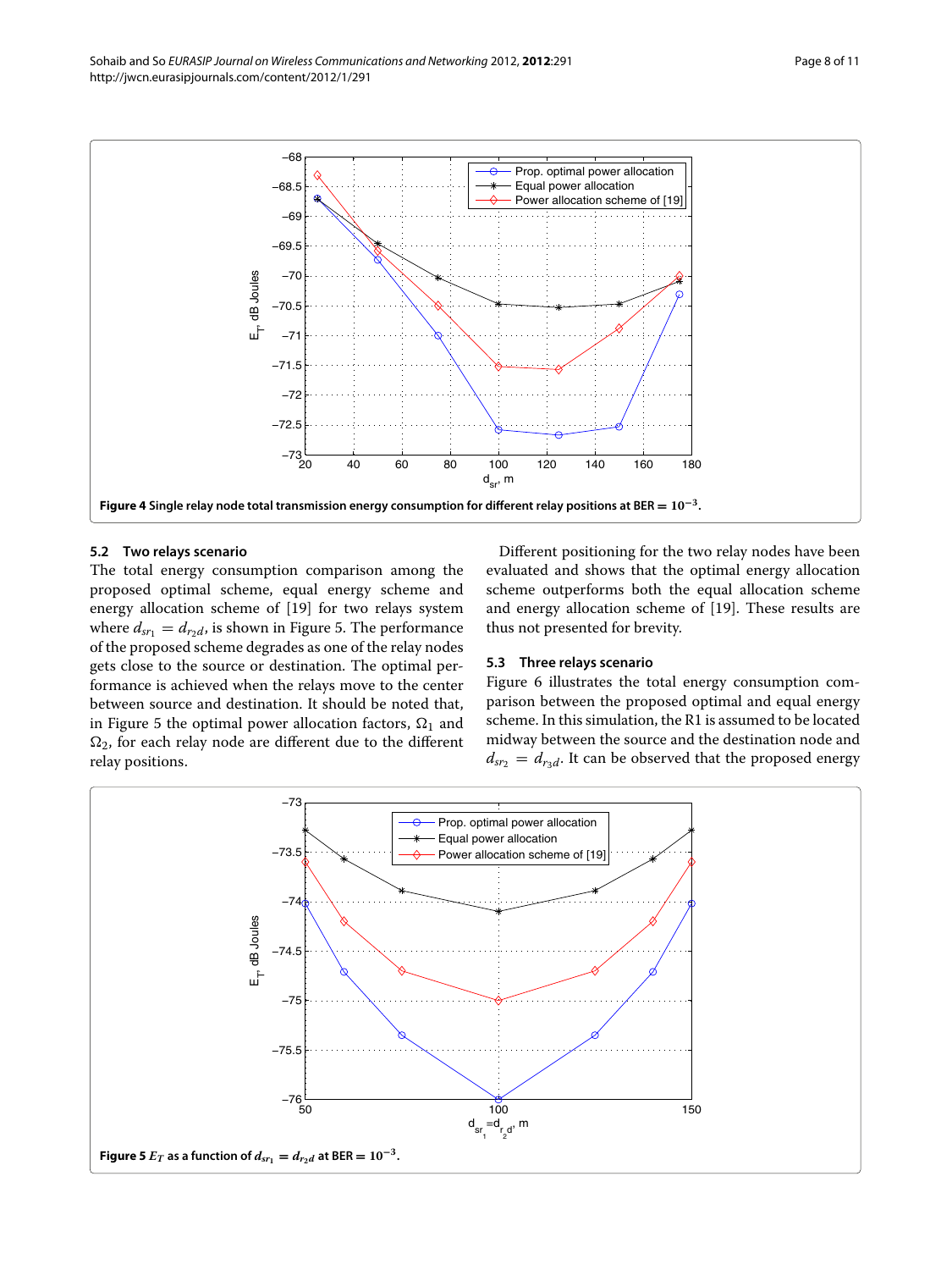

<span id="page-8-1"></span>allocation scheme is more energy efficient than the equal energy allocation scheme. The optimal performance is achieved when the relays move to the centre between source and destination.

<span id="page-8-0"></span>**6 Capacity analysis**

In this section, the capacity of the proposed energy allocation scheme for *M*-relay cooperative system is presented

and compared with conventional equal energy allocation scheme and energy allocation scheme of [19]. Given the channel information at the receiver, the channel capacity of the proposed system with 
$$
M
$$
 relays can be calculated as [4]

$$
C = \frac{1}{M+1} \log_2 (1 + \gamma_{sd} + \gamma_{srmd})
$$
 (38)

<span id="page-8-2"></span>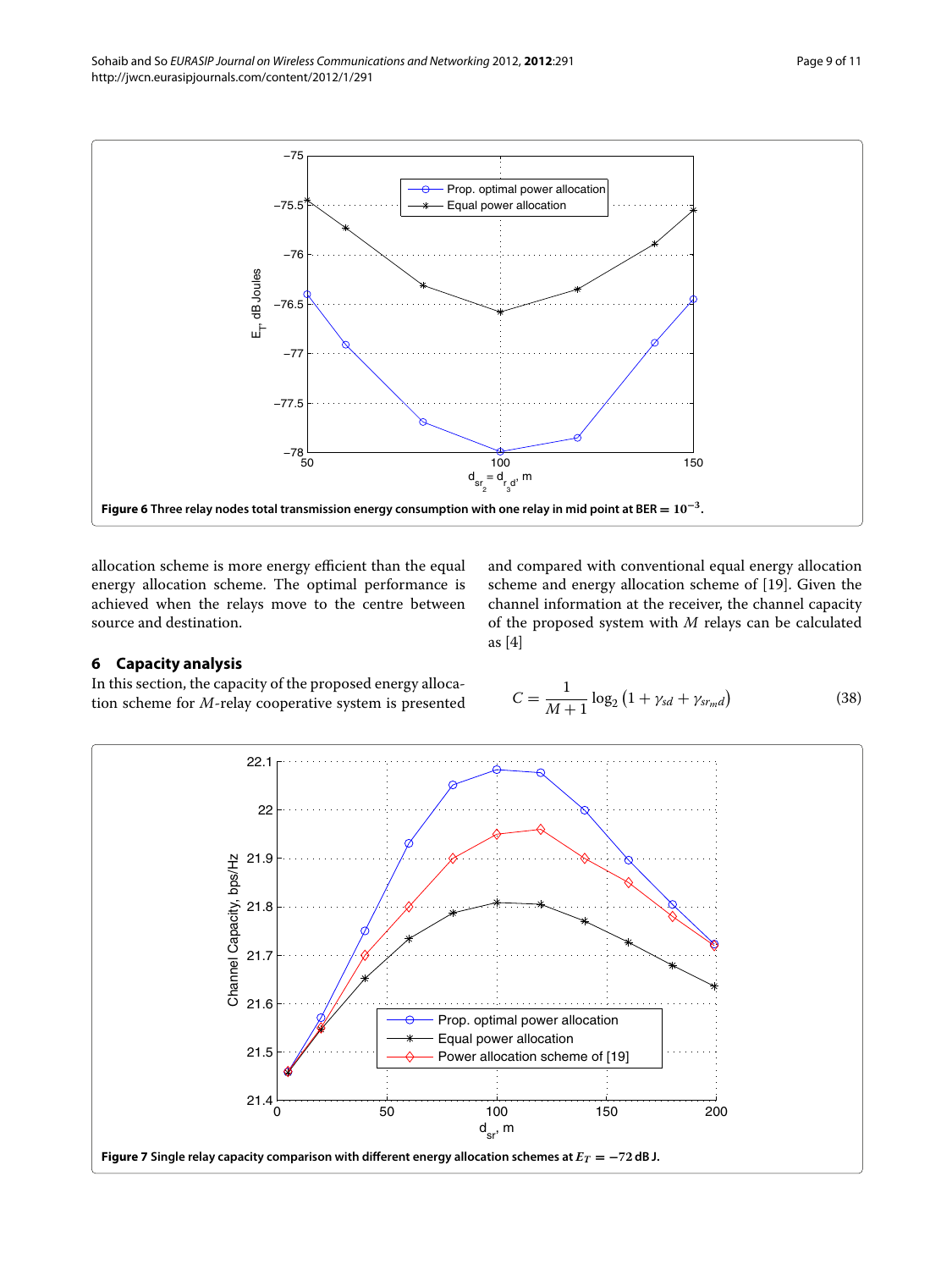

<span id="page-9-8"></span>where

$$
\gamma_{srmd} = \sum_{m=1}^{M} \frac{\gamma_{sr_m} \gamma_{r_m d}}{1 + \gamma_{sr_m} + \gamma_{r_m d}}.
$$
\n(39)

Figure [7](#page-8-2) shows the single relay channel capacity of the proposed energy allocation, the conventional equal energy allocation and the energy allocation scheme in [\[19\]](#page-10-8) as a function of S-R distance at  $E_T = -72$  dB J. It can be observed that the proposed energy allocation scheme achieves a higher capacity. This is again due to the proposed scheme minimizing the required transmitted energy to achieve a target BER. With the same transmitted energy, the proposed allocation scheme will obtain a higher overall SNR than the other schemes, and thus the improved capacity.

For the two relay case, Figure [8](#page-9-8) shows the channel capacity for different relay positions with optimal energy allocation scheme. The maximum capacity is achieved when the relays are at approximately 125 m away from the source. It should be noted that, in Figure [8](#page-9-8) the optimal power allocation factors,  $\Omega_1$  and  $\Omega_2$ , are different for different relay positions.

#### <span id="page-9-7"></span>**7 Conclusions**

In this article, a novel energy allocation scheme for multiple relay conventional ANF protocol is presented. It aims to minimize the total transmission energy without affecting the error rate performance. Considering channel path loss, the total transmission energy is distributed between the source and the relay nodes. A generalized equation for the optimal energy distribution ratio between the relay and direct link is derived. The proposed solution allows

fast computation on the required transmission energy in the source and relay node. The special cases with single, two and three relay nodes are analyzed and is shown to be close to the simulated results. The BER, total energy consumption and capacity analysis confirm the performance improvement over conventional equal energy allocation.

#### **Competing interests**

The authors declare that they have no competing interests.

#### **Author details**

<sup>1</sup> Electrical Engineering Department, University of Engineering and Technology, Taxila, Pakistan. 2School of Electrical and Electronics Engineering, University of Manchester, Manchester, UK.

#### Received: 25 January 2012 Accepted: 29 July 2012 Published: 18 September 2012

#### **References**

- <span id="page-9-0"></span>1. A Basyouni, W Hamouda, A Youssef, Cooperative relaying protocol for energy-constrained ad hoc networks. IET Commun. **5**(4), 418–424 (2011)
- 2. Y Kim, H Liu, Infrastructure relay transmission with cooperative MIMO. IEEE Trans. Veh. Technol. **57**(4), 2180–2188 (2008)
- <span id="page-9-1"></span>3. H Rutagemwa, TJ Willink, L Li, Modeling and performance analysis of multihop cooperative wireless networks. IEEE Trans. Veh. Technol. **59**(6), 3057–3069 (2010)
- <span id="page-9-2"></span>4. JN Laneman, DNC Tse, GW Wornell, Cooperative diversity in wireless networks: efficient protocols and outage behavior. IEEE Trans. Inf. Theory. **50**(12), 3062–3080 (2004)
- <span id="page-9-6"></span>5. JN Laneman, GW Wornell, Distributed space-time-coded protocols for exploiting cooperative diversity in wireless networks. IEEE Trans. Inf. Theory. **49**(10), 2415–2425 (2003)
- <span id="page-9-3"></span>6. A Sendonaris, E Erkip, B Aazhang, User cooperation diversity, Part I: system description. IEEE Trans. Commun. **51**(11), 1927–1938 (2003)
- <span id="page-9-4"></span>7. A Sendonaris, E Erkip, B Aazhang, User cooperation diversity, Part II: implementation aspects and performance analysis. IEEE Trans. Commun. **51**(11), 1939–1948 (2003)
- <span id="page-9-5"></span>8. TE Hunter, A Nosratinia, Diversity through coded cooperation. IEEE Trans. Wirel. Commun. **5**(2), 283–289 (2006)
- 9. A Nosratinia, TE Hunter, A Hedayat, Cooperative communication in wireless networks. IEEE Commun. Mag. **42**(10), 74–80 (2004)